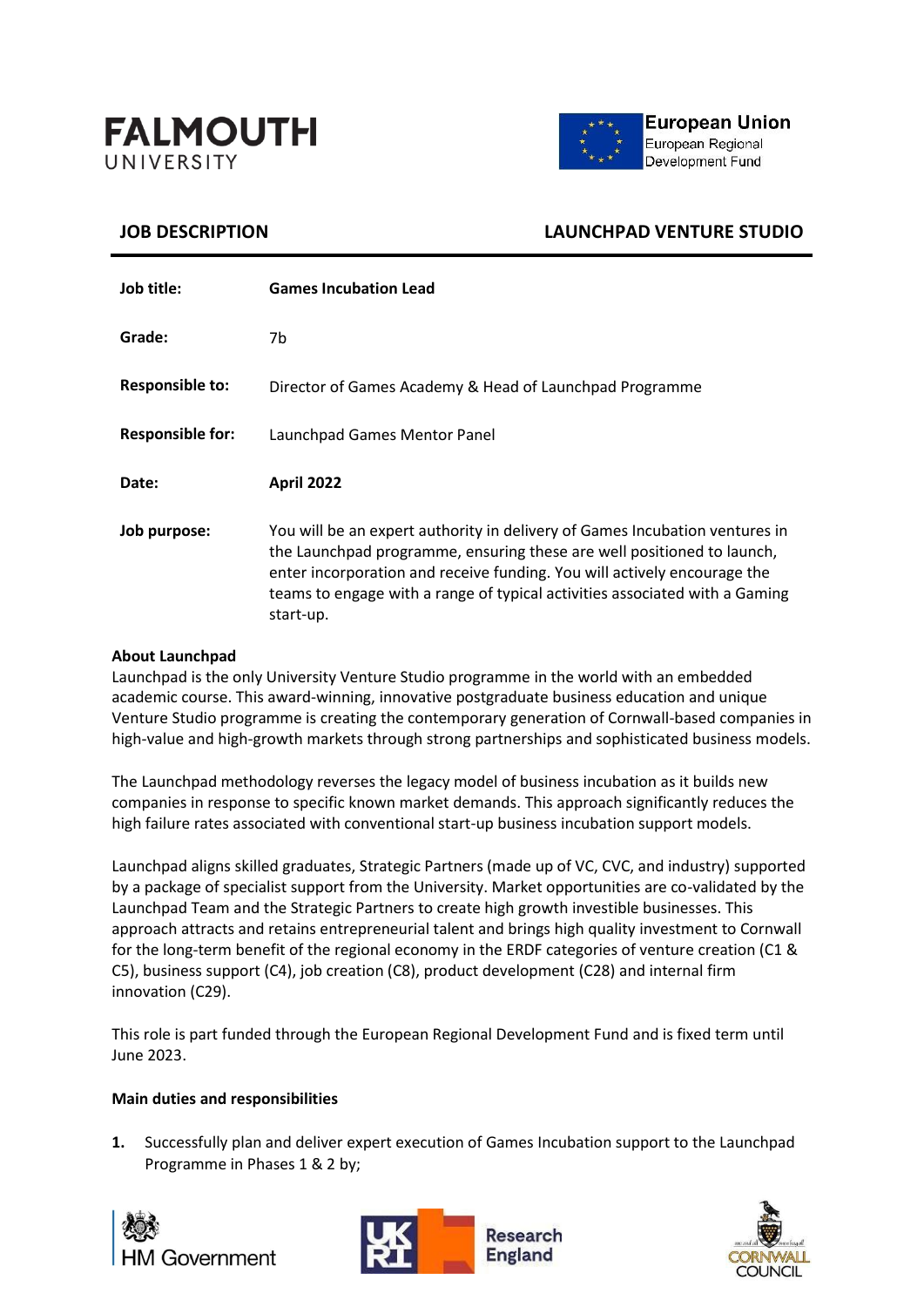- Providing the full range of specialist and technical business and incubation advice, mentoring and coaching, required to deliver appropriate and industry leading support. This will be designed to provide constructive feedback, making robust and timely recommendations to support the creation of impactful and investible businesses;
- Providing candidate teams with clear and consistent applied advice, instruction and meaningful training on the methodologies, lenses, platforms and procedures for unearthing insights and developing prototypes;
- Planning the milestones and steps necessary for Product/Market fit testing, and encouraging and embedding best-practice for researching, prototyping, and experimenting amongst the teams;
- Proactively networking and signposting opportunities for candidates to access wider support from the local, regional and national communities including support and guidance on accessing appropriate funding, investment and procurement;
- Leveraging own industry profile and connections to develop networks of competitive advantage for our candidate entrepreneurs.
- **2.** Effectively utilise expert entrepreneurial experience, drive and practice, to develop and deliver a comprehensive strategy to provide a range of innovative business and incubation support frameworks, including, workshops and training designed to inspire and accelerate Launchpad businesses related to Gaming.
- **3.** Accountable for managing the entire Phase 1 lifecycle of new Game related ventures with support from specialist Entrepreneurs-in-Residence and the Resident Business Coach.
- **4.** To manage and mobilise the Games Mentor Panel and additional hires as necessary in line with university policies and procedures and best practice.
- **5.** Build and maintain beneficial wider working relationships across the Games Academy and Launchpad to deliver collectively on programme objectives.
- **6.** With support from the Resident Business Coach and Strategic Partner Associate, extract maximum value from the Launchpad membership associations of the Global Start Up Studio Network, Software Cornwall and other organisations and partners for the benefit of the teams and to signpost new opportunities.
- **7.** Actively participate in and deliver content at Entrepreneurship Educators UK to cement Launchpad's position in the UK entrepreneurship ecosystem, enhancing Launchpad as a beacon of best practice.
- **8.** In collaboration with colleagues in Games Academy and Launchpad, actively support and participate in events related to area of expertise, including arranging guest and keynote speakers, contributing to showcases such as Games Academy Expo or outreach at events like EGX. Leverage own contacts and networks to help make these events successful.
- **9.** Work closely with the Marketing Coach to produce regular, relevant and compelling content for marketing and adding PR to Games Academy and Launchpad networks.





Research **England** 

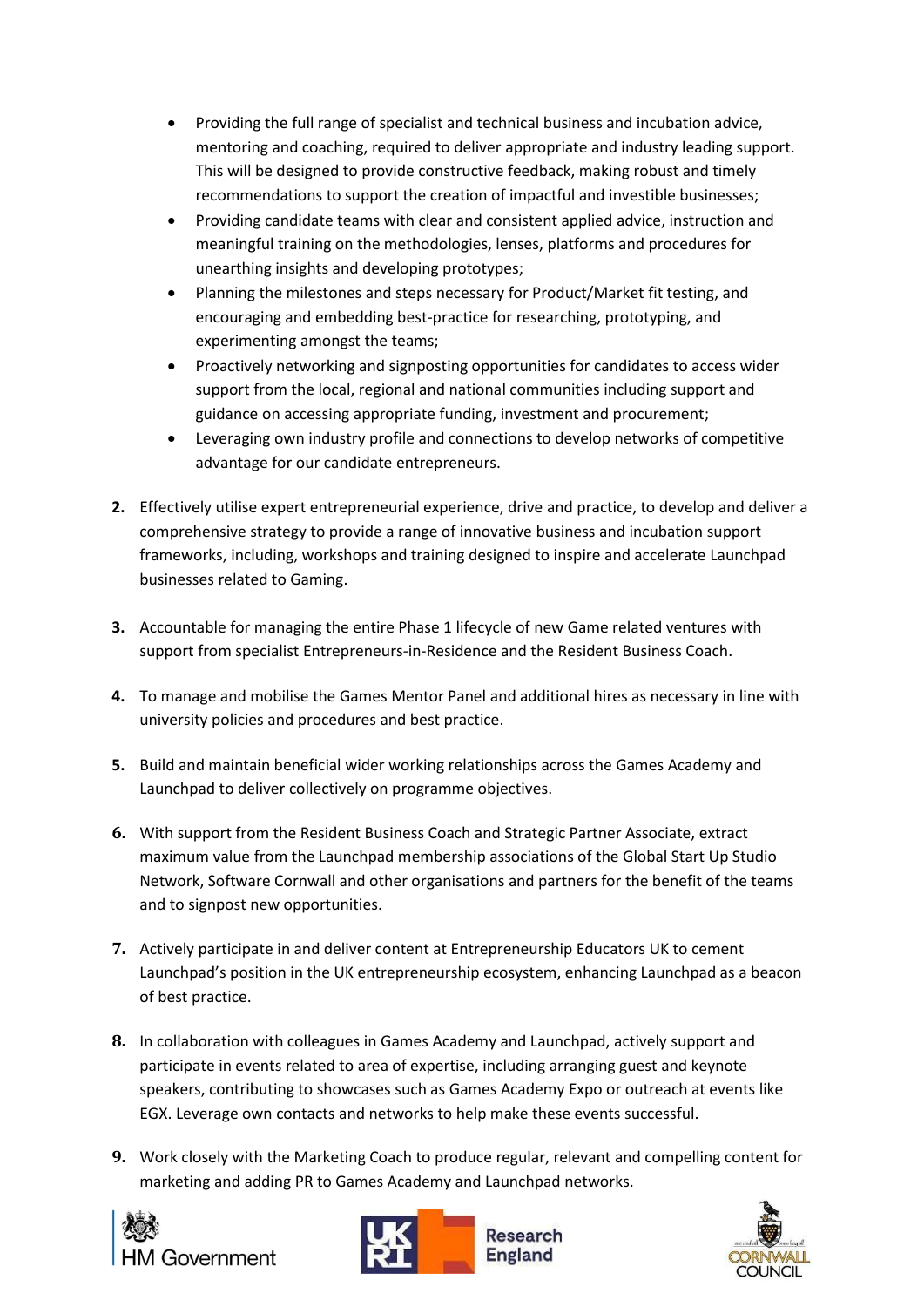- **10.** Responsible for devolved budget management, required to investigate and research new areas of programme development, feeding innovation into team development, training and workshops at every opportunity.
- **11.** Use own expertise, where required to contribute to the development and updating of the associated curriculum/academic skills and knowledge, generated from venture studio activities.
- **12.** The role will be accountable for contributing towards ERDF targets in all categories and specifically delivery and planning of business assists (internal and external).

## **General duties and responsibilities**

- **1.** To perform to high professional standards.
- **2.** To manage independently any errors or concerns at the earliest opportunity, or notify a senior member of staff as appropriate.
- **3.** To use initiative in order to determine priorities, work with autonomy, and work effectively with senior colleagues.
- **4.** To be responsible for your own continuing self-development.
- **5.** To undertake other duties not specifically stated above, which from time to time are necessary for the effective performance of the University's business without altering the nature or level of responsibility involved.
- **6.** To work within and actively support the equality and diversity policies and practices of Falmouth University.
- **7.** To participate in the University's Annual Performance Development Review Process.

## **Health and safety at Falmouth University**

The University takes health and safety matters very seriously. All staff have a responsibility to take reasonable care for the health and safety of themselves and others who may be affected by their actions and omissions. They also have a duty to comply with the University arrangements for health and safety. Staff with responsibility for others must ensure the proper enactment of University policy within their areas in line with levels of responsibility set out in the University's Health and Safety Policy.

## **Health & safety requirements**

- In relation to health and safety you must comply with all relevant legal requirements. You are specifically responsible for ensuring that:
- You comply with safe systems of work in operation within your work area.
- You work co-operatively with other staff who have responsibility for health and safety requirements.
- You report any health and safety concerns to your manager or other responsible member of staff as soon as these are identified.
- You attend training as appropriate to your role (see the relevant health and safety training grid for requirements).
- You may be required to undertake duties as a first aider (for which a separate allowance is paid).







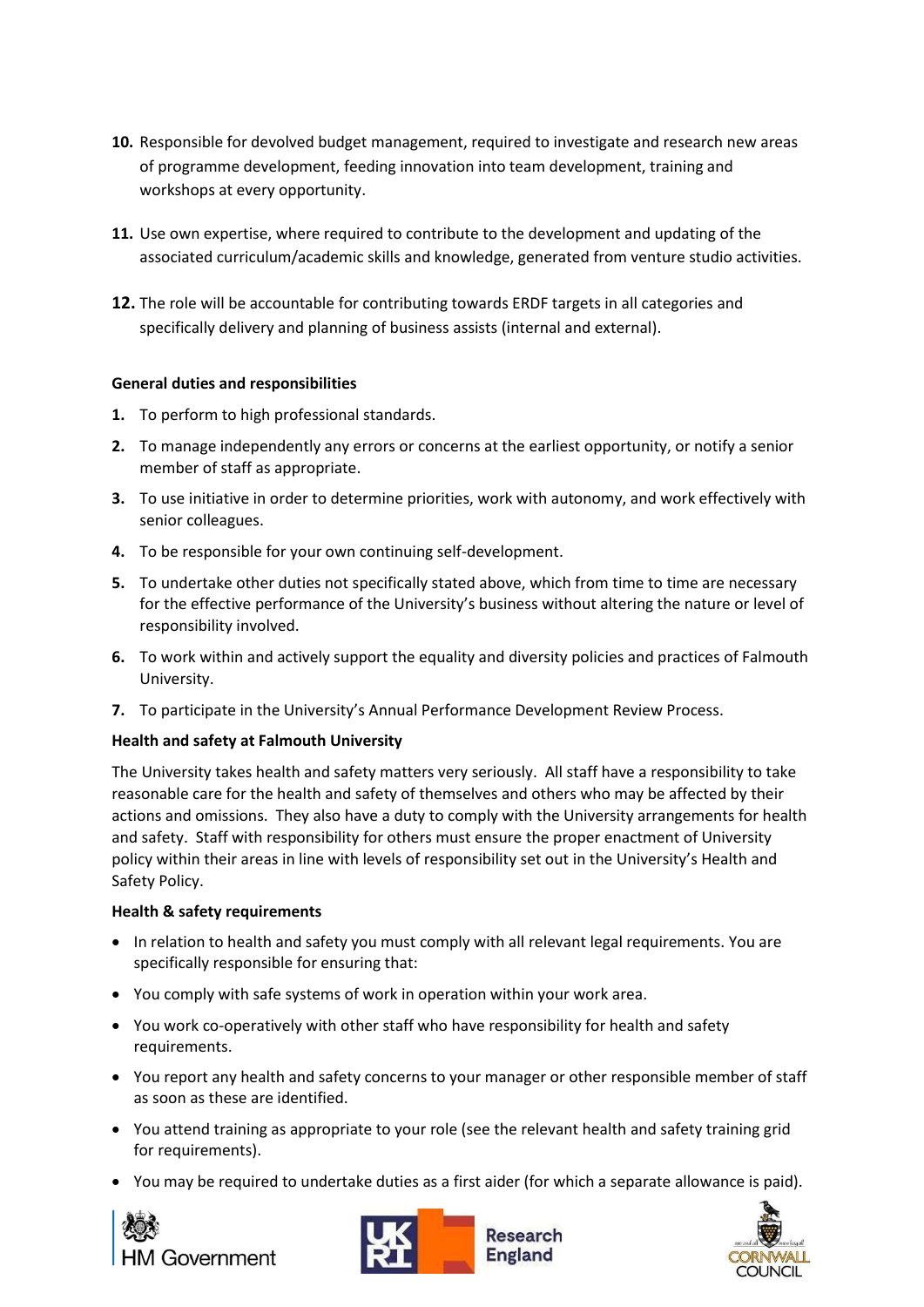# **PERSON SPECIFICATION**

| <b>Attributes</b>                      | <b>Essential requirements</b>                                                                                                                                                                                                                                                                                                                                                                                                                                                                                                                                                                                                                                                                                           | <b>Desirable requirements</b>                                                                                                                                                                                                                                                                                                                         |
|----------------------------------------|-------------------------------------------------------------------------------------------------------------------------------------------------------------------------------------------------------------------------------------------------------------------------------------------------------------------------------------------------------------------------------------------------------------------------------------------------------------------------------------------------------------------------------------------------------------------------------------------------------------------------------------------------------------------------------------------------------------------------|-------------------------------------------------------------------------------------------------------------------------------------------------------------------------------------------------------------------------------------------------------------------------------------------------------------------------------------------------------|
| <b>Education and</b><br>qualifications | A relevant undergraduate degree or<br>equivalent work based experience<br>Evidence of continual professional<br>development                                                                                                                                                                                                                                                                                                                                                                                                                                                                                                                                                                                             | Postgraduate qualification<br>Sigma six, Agile, PMP or APM<br>qualifications                                                                                                                                                                                                                                                                          |
| <b>Experience</b><br>and<br>knowledge  | Demonstrable recent and relevant<br>experience working in or with Indie<br>Game Development or a similar<br>creative role in the games industry<br>Comprehensive portfolio/network of<br>current games industry contacts<br>Knowledge of the Games industry<br>publishing pipelines.<br>Experience of advising, coaching and<br>mentoring within and across teams,<br>start-ups and/or mentoring entry<br>level developers<br><b>Experience of Industry Pitching</b><br>Strong evidence of managing and<br>delivering a range of high-quality<br>projects, events, workshops and<br>training<br>Excellent IT skills including<br>proficiency in Word, Outlook, Excel<br>and PowerPoint<br>Experience in identifying and | Experience or knowledge of<br>building a start-up<br>Successful track record of raising<br>money for indie game projects<br>Experience or understanding of<br>self-publishing or Kickstarting a<br>game project<br>Recent and relevant people<br>management experience<br>Experience of running multiple<br>product/disciplinary development<br>teams |
|                                        | tracking relevant KPIs                                                                                                                                                                                                                                                                                                                                                                                                                                                                                                                                                                                                                                                                                                  |                                                                                                                                                                                                                                                                                                                                                       |

# **Job title: Games Incubation Lead**